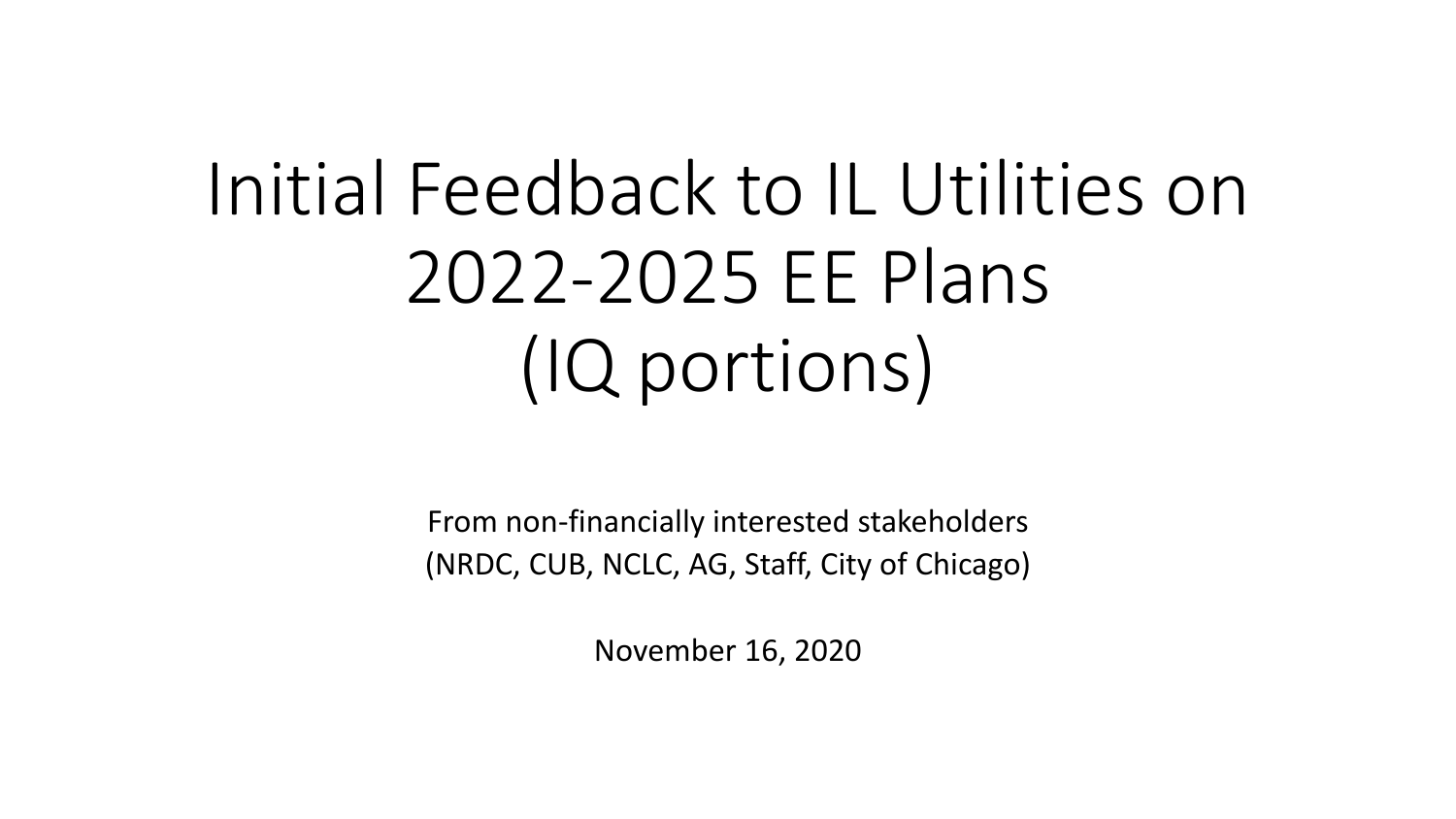#### Caveats

- Initial "high-level" feedback
- Likely more after we delve into details
	- Time constraints
	- Incomplete batch files
	- Would like to receive comparative data between current plans and proposed plans
- May not yet be consensus from all non-financially interested parties on all items listed
- Focusing on broad themes common to all utilities
	- Recognize that some may apply more to one utility than another
- City of Chicago feedback only applies to ComEd, Peoples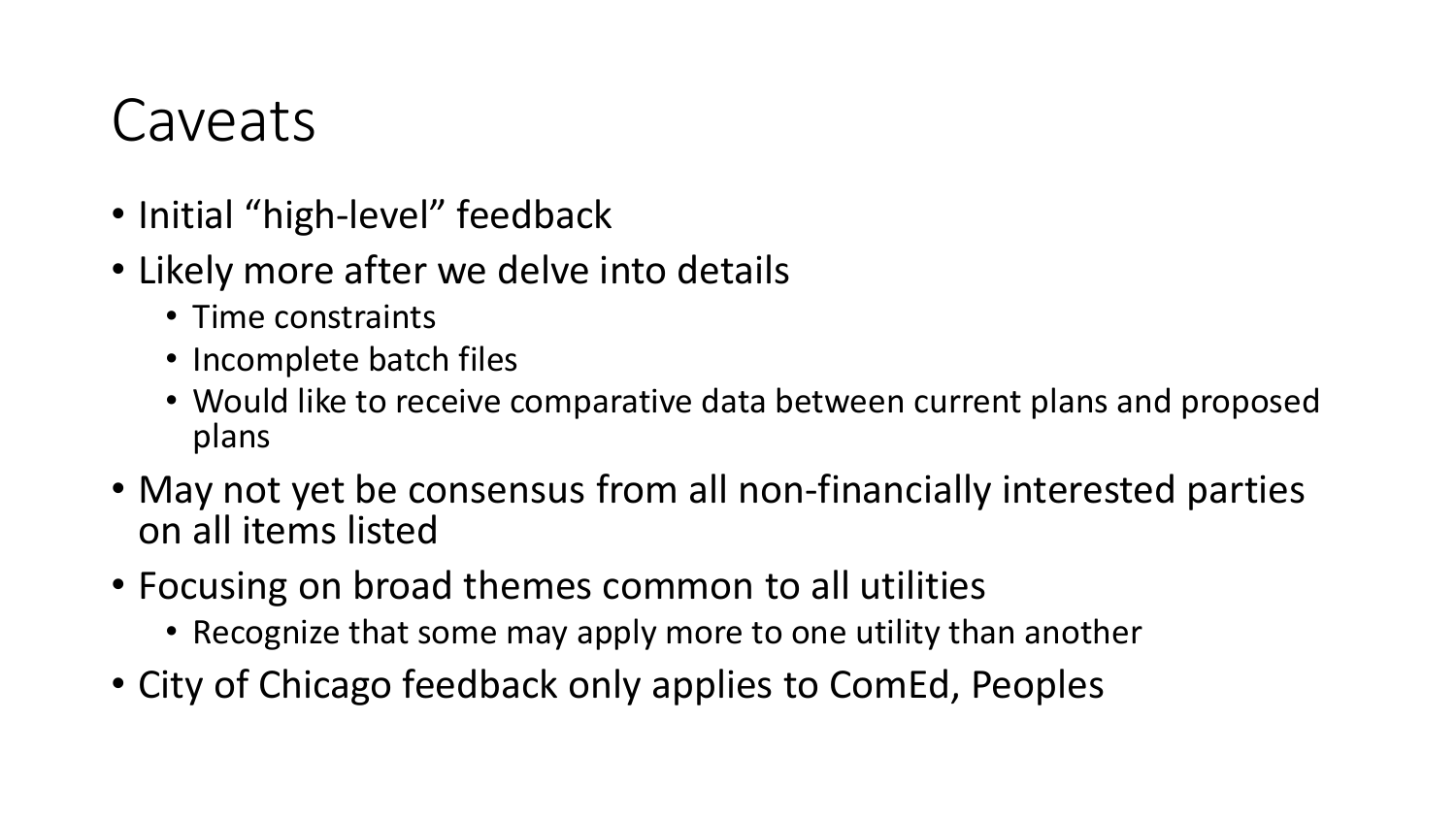#### IQ Suggestions Across all Utilities

Supportive of IQ budget increases and greater attention to deep whole building work where that has occurred. Despite this, we would like to see...

- Additional IQ budget increases as a portion of total portfolio funds
	- Including a fair, equitable distribution between IQ SF and IQ MF spending that mirrors demographics of service territory.
- All programs that can be should be joint
	- Applies to all non-braided programs (braided are by definition "joint" with State/Federal, and cover all fuels)
	- This should include true one-stop-shopping approaches for all multifamily work beyond just DI – including for mixed use
- Would like to see maximum braiding of programs with IHWAP
	- At a minimum, once gas funds are exhausted and have achieved 100% of gas conversions, the rest of electric IQ deep retrofit whole building efforts should be braided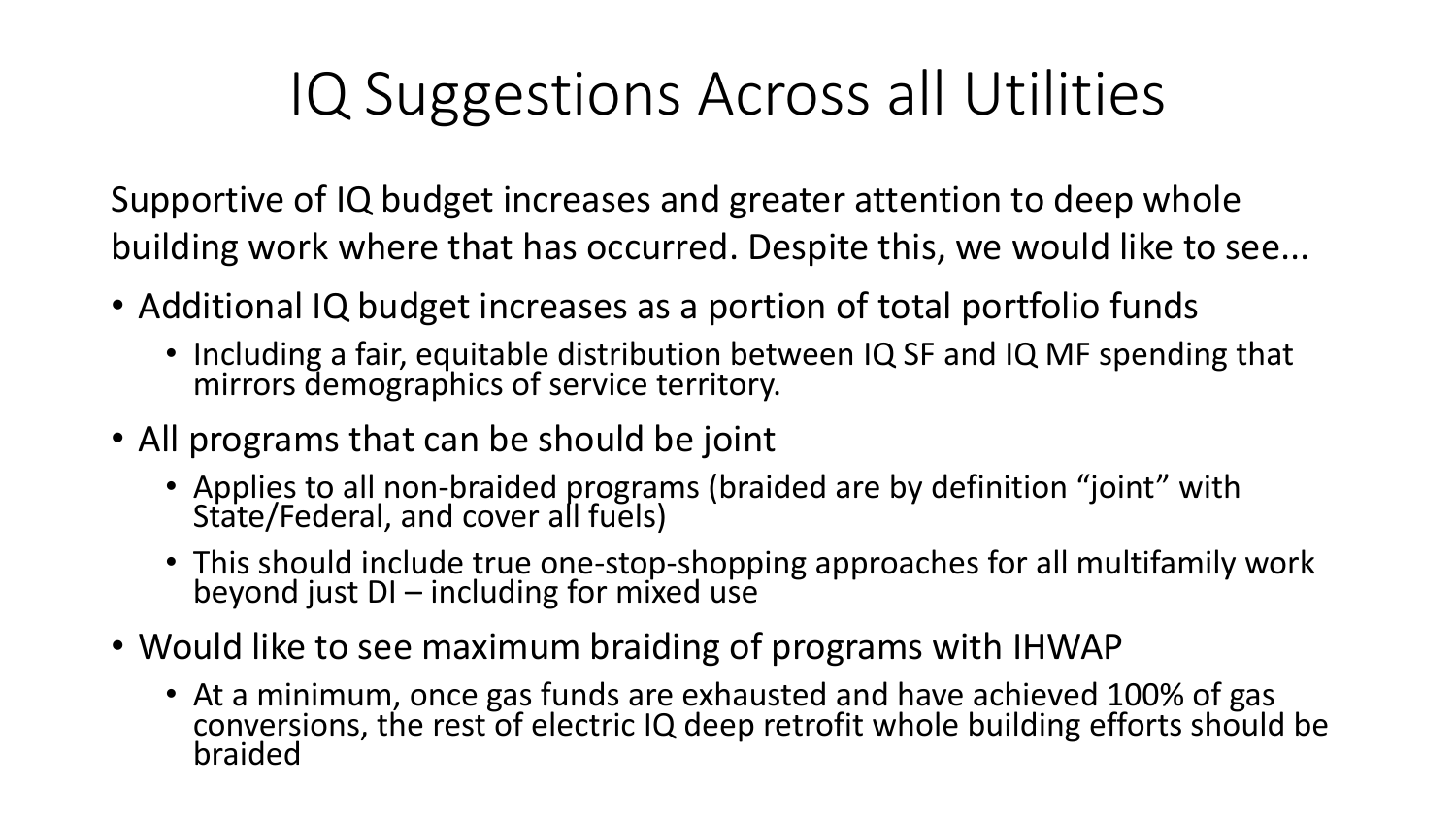## IQ Suggestions Across all Utilities (2)

- Would like to see more investment in deep retrofit whole building programs
	- Preference for depth in per customer savings vs. breadth of customers touched
	- Reduced emphasis on Home Energy Reports, kits
	- Need to understand drivers for some large decreases in costs per unit of savings
- Ensure aggressive focus on multifamily in some cases multifamily funds need to be increased given service territory demographics
- Single point of contact portal needed for MF programs to ease the journey and ensure maximum benefits
- Ensure public sector IQ sufficiently targeted and funded (Why the decrease in budget?)
- Would like to see better communication, coordination and planning with CAAs/CBOs (How if at all did you consult with them in preparing program changes and budget amounts?)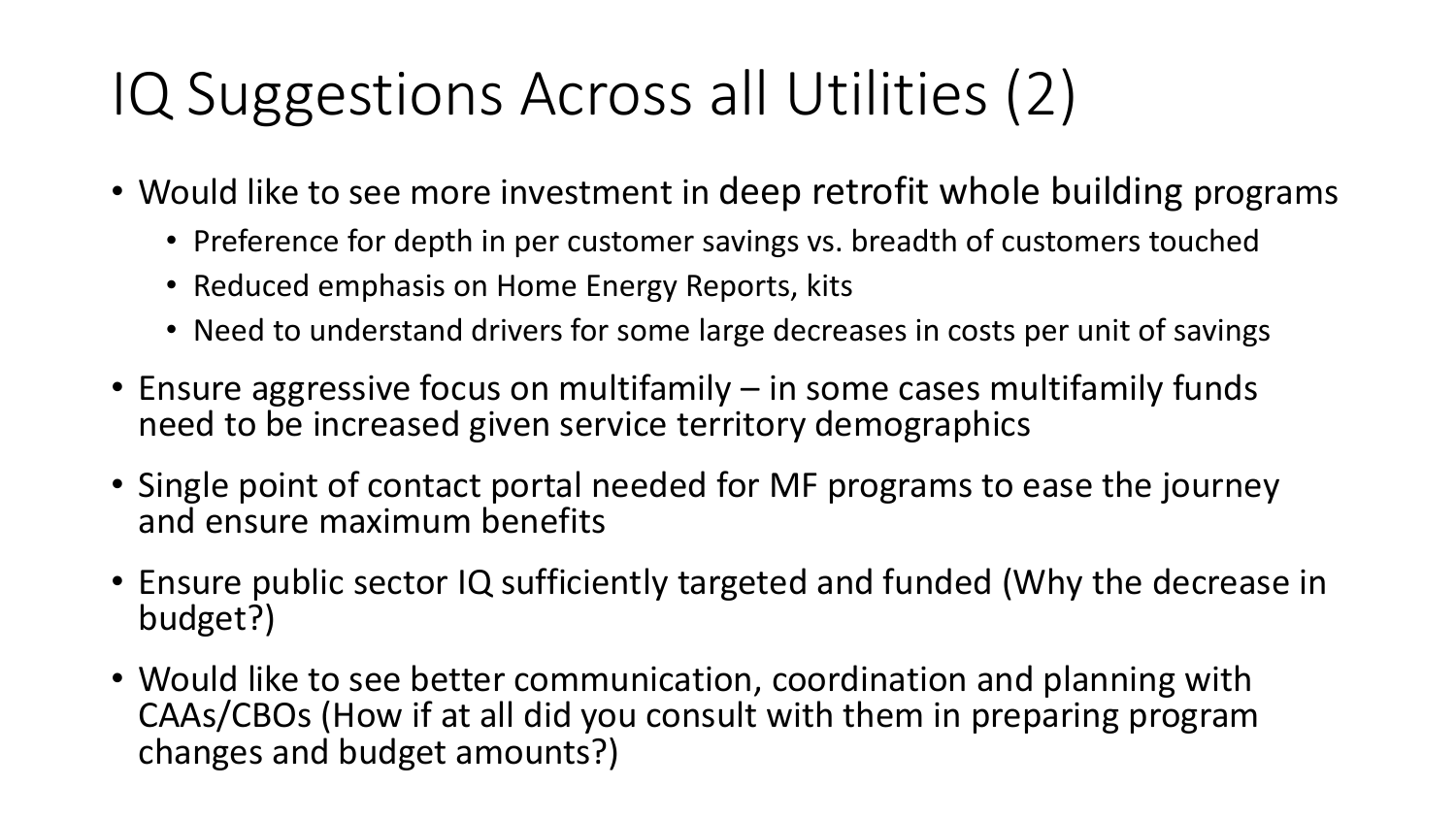## IQ Suggestions Across all Utilities (3)

- Support targeting of those most in need (<200% FPL) but not restricting eligibility
	- Despite targeting, should not eliminate any customers below 80% AMI from eligibility for all non-braided programs
	- Any targeting by neighborhood needs to be well coordinated and planned with CAAs/CBOs
	- Focus on targeting areas/customers where disconnections have occurred/with arrearages and/or high energy burden (Mapping is needed relative to new zip code data now being filed with the ICC.)
	- Need to better understand approaches for moderate income
	- Need to better understand ComEd approach
- 3rd Party Programs
	- Generally support focus on specific areas and fewer programs
	- Want to preserve opportunities for innovation and creative proposals, consistent with the intent of FEJA provision
	- Include specific requests for new IQ community-based proposals (both SF and MF)
	- Better vet bidders to ensure likelihood of success